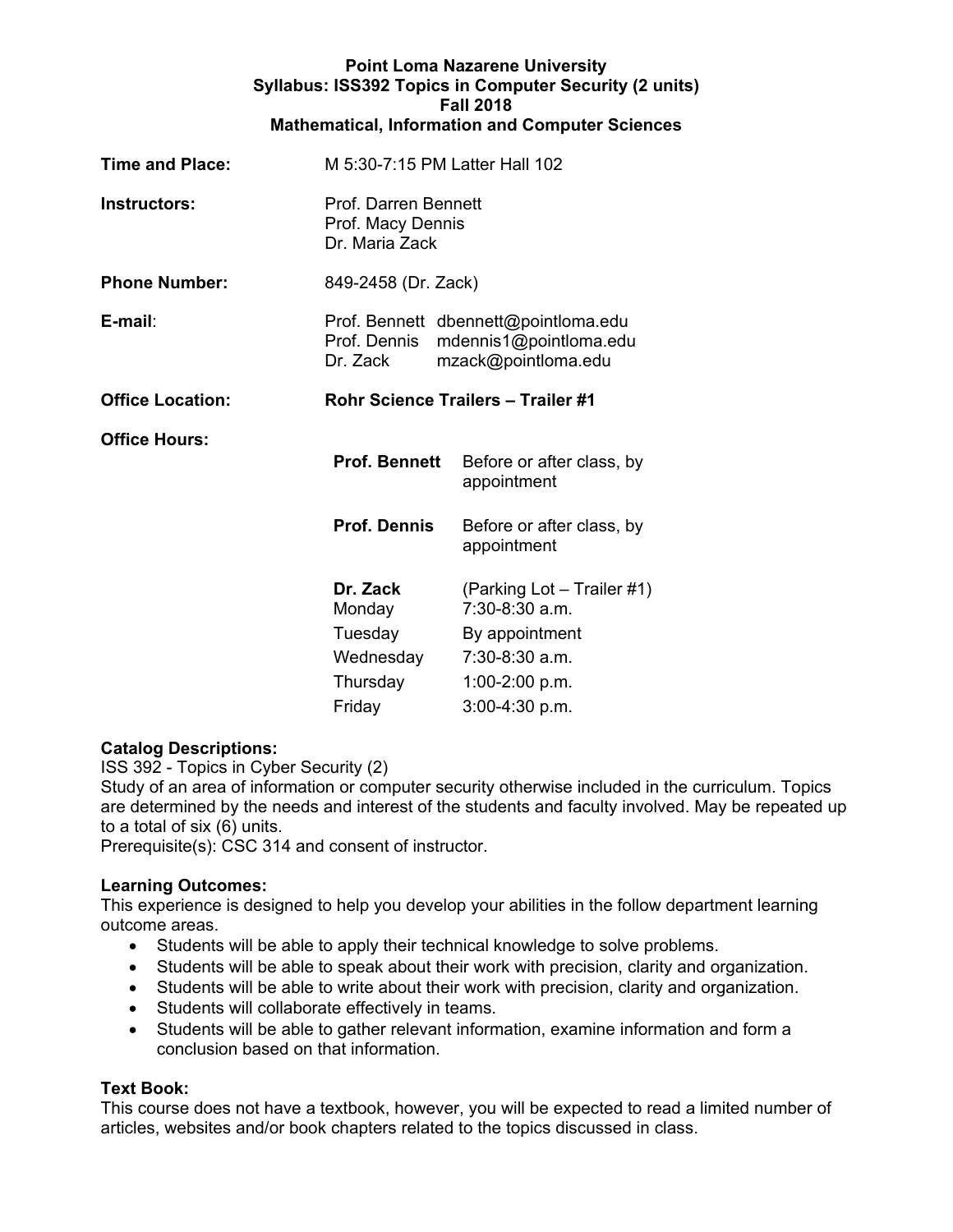# **Grading:**

Grades are based on the total number of points accumulated throughout the course. The points for each activity are:

| <b>Homework</b>             | 500  |
|-----------------------------|------|
| Hunt Reports (2)            | 100  |
| <b>Project Check-Points</b> | 150  |
| <b>Final Project</b>        | 250  |
|                             |      |
| <b>Total Points</b>         | 1000 |

Approximate minimal points required to obtain a given grade are:

|   |             | (875, 900) | (775, 800) | (675, 700) |
|---|-------------|------------|------------|------------|
|   | [925, 1000] | [825, 875] | [725, 775] | [625, 675] |
| - | [900, 925]  | [800, 825] | [700, 725] | [600, 625] |

Note that scores of 599 or lower will result in an F.

## **Homework:**

Homework will be assigned each day at the end of class. All homework assigned in a week will be **due in class** the next Monday. No late homework will be accepted except by prior arrangement or with a documented emergency. Homework assignments are posted in Canvas. The object of the homework is to learn how to do the problems so work carefully on each assignment. Note that some assignments will be turned in via Canvas.

# **Project Check-Points:**

You will work in a team to complete a final project. To make sure that your team is on track, there are a number of project check points (see the calendar).

# **Final Project:**

Your final project will relate to analyzing some information about SOC's and IR's and you will be giving a 15 minute presentation. Every member of your group will be expected to speak and each member will be asked a question about the project. So be sure that you share the work equally and that all members understand the details. We will also be using the Team Rubric to assess participation along the way. Your presentation will be given the night of the final exam **MONDAY DECEMBER 10, 7:30-10:00 P.M.** 

# **Final Exam: Date and Time:**

The final exam date and time is set by the university at the beginning of the semester and may not be changed by the instructor. This schedule can be found on the university website and in the course calendar. Because your final exam is a group project, no requests for early examinations will be approved. Only in the case that a student is required to take three exams during the same day of finals week, is an instructor authorized to consider changing the exam date and time for that particular student, however because this is a group project, it will be very difficult to make any changes.

# **University Mission:**

Point Loma Nazarene University exists to provide higher education in a vital Christian community where minds are engaged and challenged, character is modeled and formed, and service is an expression of faith. Being of Wesleyan heritage, we strive to be a learning community where grace is foundational, truth is pursued, and holiness is a way of life.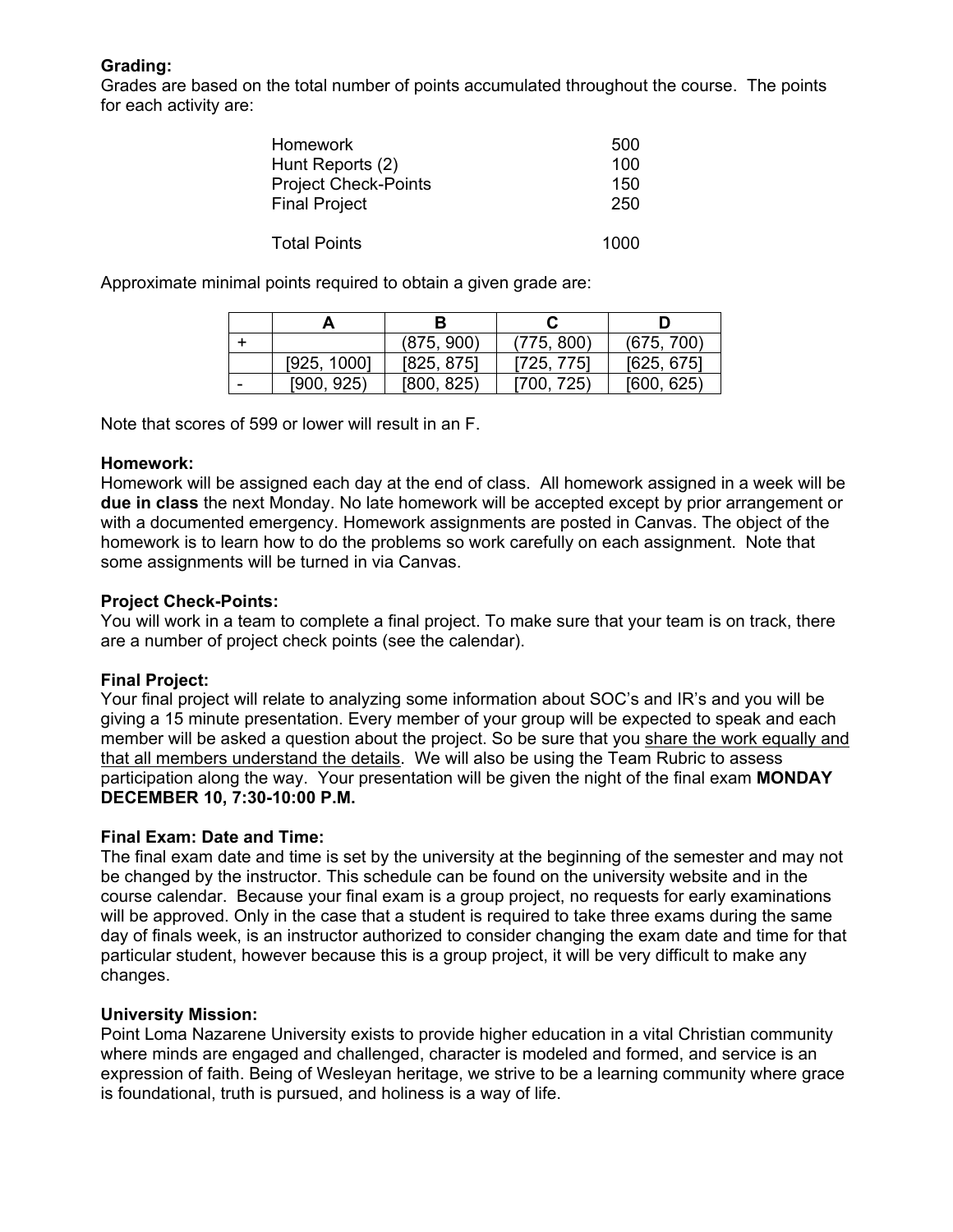#### **Department Mission:**

The Mathematical, Information, and Computer Sciences department at Point Loma Nazarene University is committed to maintaining a curriculum that provides its students with the tools to be productive, the passion to continue learning, and Christian perspectives to provide a basis for making sound value judgments.

## **Credit Hours/Required Hours and Academic Units**

In the interest of providing sufficient time to accomplish the stated course learning outcomes, this class meets the PLNU credit hour policy for a 2-unit class delivered over 15 weeks. Specific details about how the class meets the credit hour requirements can be provided upon request.

#### **Attendance:**

Attendance is expected at each class session. In the event of an absence you are responsible for the material covered in class and the assignments given that day.

Regular and punctual attendance at all classes is considered essential to optimum academic achievement. If the student is absent from more than 10 percent of class meetings, the faculty member can file a written report which may result in de-enrollment. If the absences exceed 20 percent, the student may be de-enrolled without notice until the university drop date or, after that date, receive the appropriate grade for their work and participation. See the Undergraduate Academic Catalog Class Attendance.

## **Class Enrollment:**

It is the student's responsibility to maintain his/her class schedule. Should the need arise to drop this course (personal emergencies, poor performance, etc.), the student has the responsibility to follow through (provided the drop date meets the stated calendar deadline established by the university), not the instructor. Simply ceasing to attend this course or failing to follow through to arrange for a change of registration (drop/add) may easily result in a grade of F on the official transcript.

# **Academic Accommodations:**

While all students are expected to meet the minimum standards for completion of this course as established by the instructor, students with disabilities may require academic adjustments, modifications or auxiliary aids/services. At Point Loma Nazarene University (PLNU), these students are requested to register with the Disability Resource Center (DRC), located in the Bond Academic Center. (DRC@pointloma.edu or 619-849-2486). The DRC's policies and procedures for assisting such students in the development of an appropriate academic adjustment plan (AP) allows PLNU to comply with Section 504 of the Rehabilitation Act and the Americans with Disabilities Act. Section 504 (a) prohibits discrimination against students with special needs and guarantees all qualified students equal access to and benefits of PLNU programs and activities. After the student files the required documentation, the DRC, in conjunction with the student, will develop an AP to meet that student's specific learning needs. The DRC will thereafter email the student's AP to all faculty who teach courses in which the student is enrolled each semester. The AP must be implemented in all such courses.

If students do not wish to avail themselves of some or all of the elements of their AP in a particular course, it is the responsibility of those students to notify their professor in that course. PLNU highly recommends that DRC students speak with their professors during the first two weeks of each semester about the applicability of their AP in that particular course and/or if they do not desire to take advantage of some or all of the elements of their AP in that course.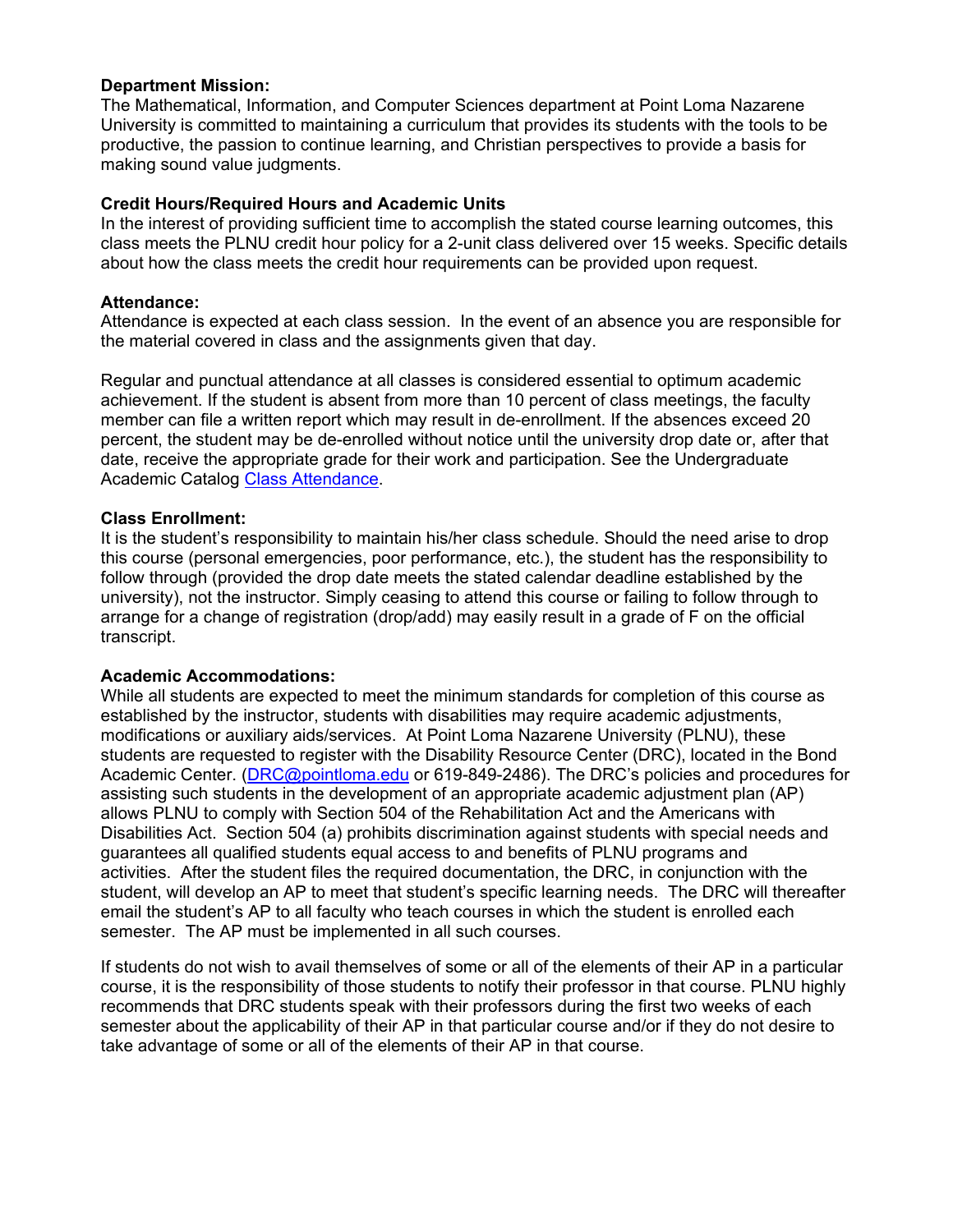#### **Academic Honesty:**

Students should demonstrate academic honesty by doing original work and by giving appropriate credit to the ideas of others. Academic dishonesty is the act of presenting information, ideas, and/or concepts as one's own when in reality they are the results of another person's creativity and effort. A faculty member who believes a situation involving academic dishonesty has been detected may assign a failing grade for that assignment or examination, or, depending on the seriousness of the offense, for the course. Faculty should follow and students may appeal using the procedure in the university Catalog. See Academic Honesty for definitions of kinds of academic dishonesty and for further policy information.

## **Copyright Protected Materials:**

Point Loma Nazarene University, as a non-profit educational institution, is entitled by law to use materials protected by the US Copyright Act for classroom education. Any use of those materials outside the class may violate the law.